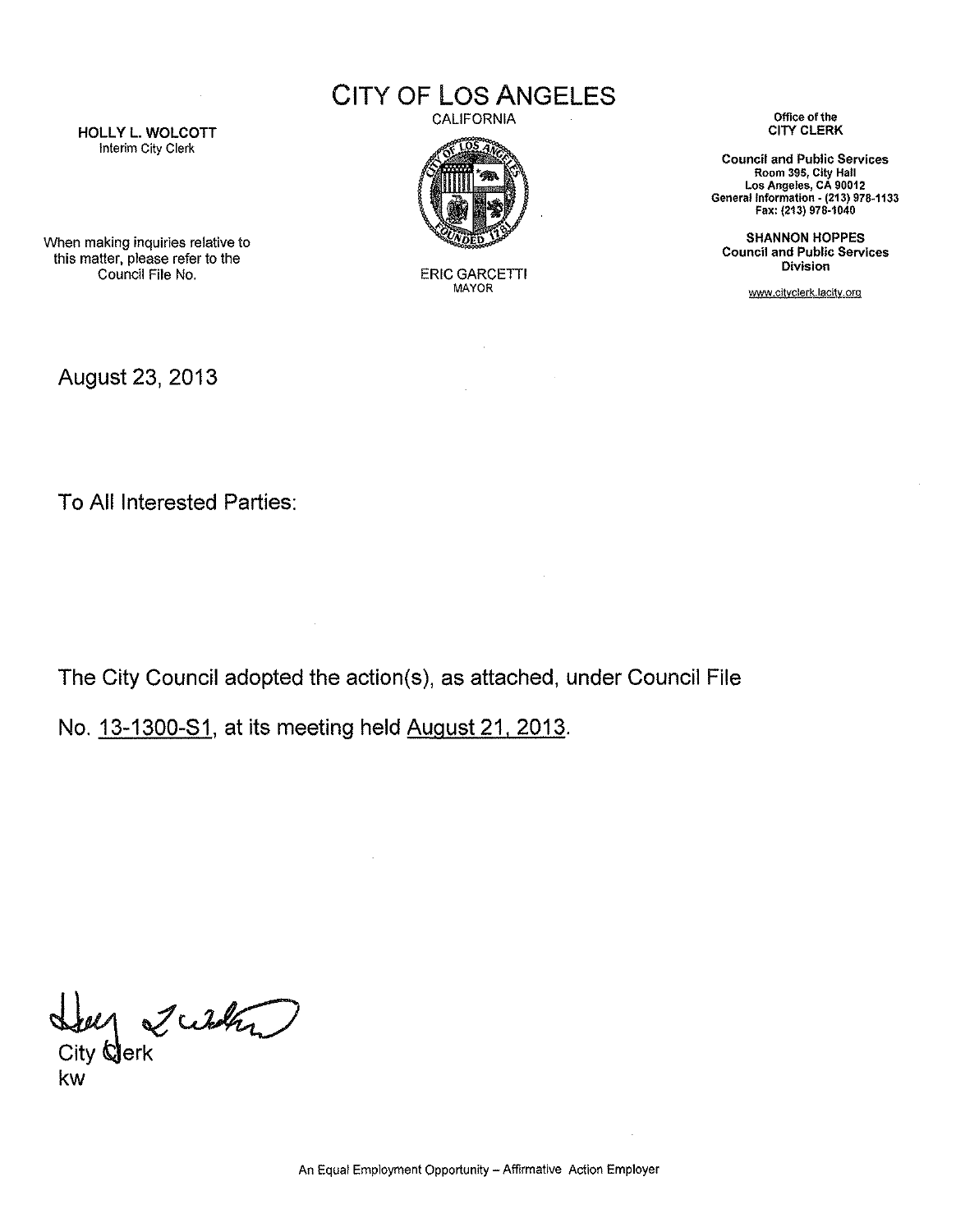

PUBLIC WORKS COMMITTEE REPORT relative to **the** Save Our Streets LA (SOSLA) program, formerly known as the Los Angeles Emergency Local Street Safety and Traffic Improvement Measure.

Recommendation for Council action, as initiated by Motion (Buscaino - Englander - et al.):

INSTRUCT the City Administrative Officer (CAO) and the Chief Legislative Analyst (CLA) to:

- a. With the assistance of the Department of Public Works, Bureaus of Street Services (BSS) and Engineering (BOE), report with more detail on the funding requirement, and potential funding options, to achieve an overall average Citywide street system pavement grade of B or better, with further breakdown and analysis by Select Streets vs. Residential Streets.
- b. With assistance from BOE and BSS, provide a preliminary work plan that identifies D and F grade streets that would be bond-eligible, and include a preliminary construction schedule.
- c. With assistance from BSS, provide a long term pavement preservation plan to maintain streets in an overall average grade of B or better, using pavement preservation best practices.
- d. Report on the feasibility of generating funding through taxing or charging fees on vehicle owners, such as a local vehicle registration fee, local gas tax, or tolls. Further, if obstructions are identified, provide solutions or, at a minimum, a description of actions necessary to enable such alternative funding alternatives to be feasible.
- e. Report on the availability of any federal or state grant programs that could potentially provide supplementary funding for this measure.
- f. Report on the feasibility of borrowing against future revenues to provide upfront funding so that the street repair work program may be completed within a 10-year period.
- g. Report on long-term funding strategies to replace the ongoing decline of Gas Tax revenue and the loss of revenue from the American Reinvestment and Recovery Act of 2009 and Prop 1B.
- h. With assistance from the Bureau of Sanitation (BOS), report with recommendations for dedicating a portion of a future Waste Hauling Franchise Fee to street repair and maintenance (Council file No. 10-1797-S15, Amending Motion 23D).
- i. With the assistance of the Los Angeles Housing And Community Investment Department, report on the feasibility of amending the Rent Stabilization Ordinance (RSO) to allow the pass through of voter-approved property tax increases for the purpose of repairing city streets, as a part of a comprehensive review to the RSO (Council file No. 07-0883).
- j. With assistance from BSS, and the Department of General Services, report on the feasibility of using alternative paving materials capable of reflecting heat from sunlight, thus reducing the heat island effect created by asphalt.

 $\Delta \sim 10$ 

 $\sim 10^{-12}$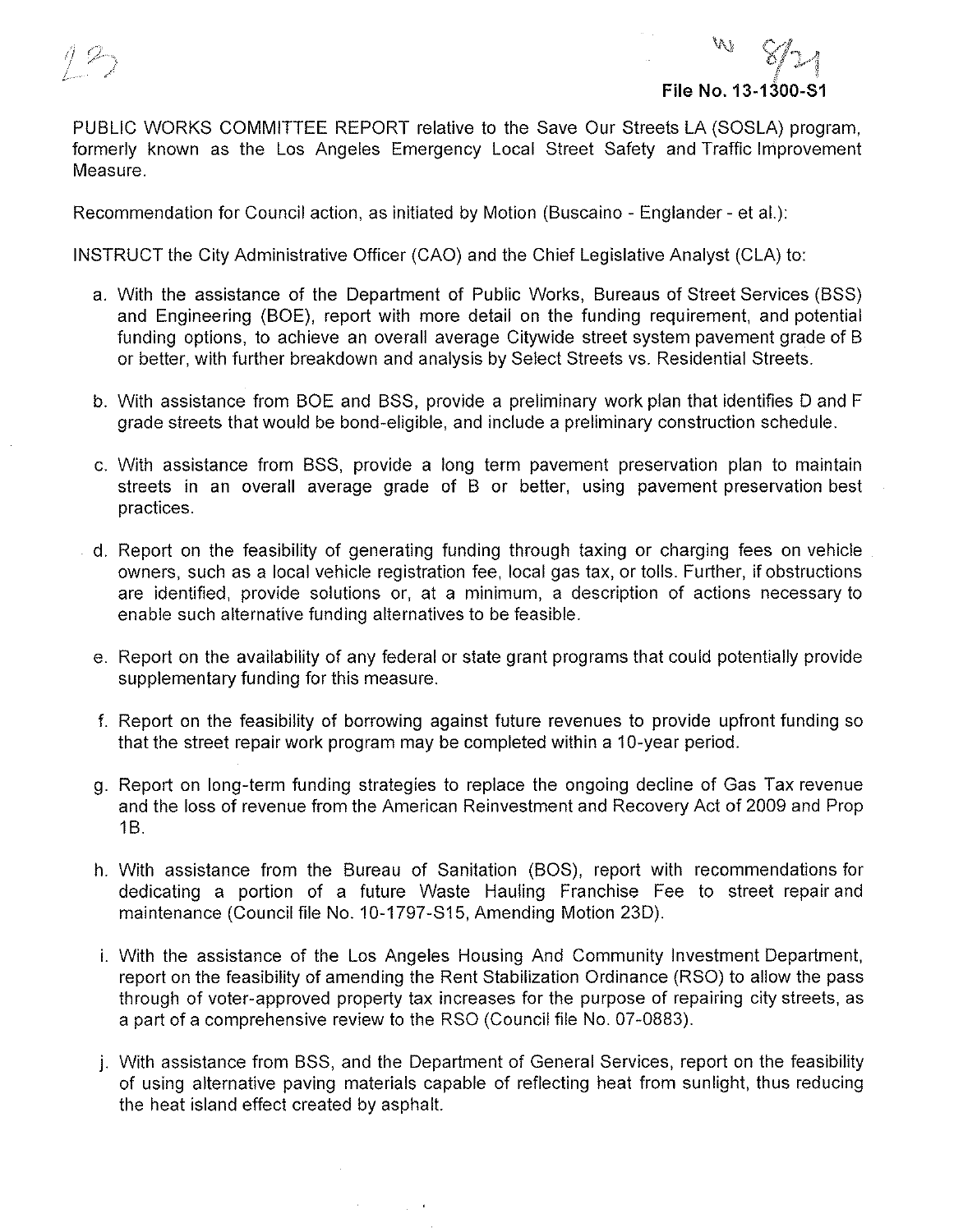- k. With assistance from BSS, report on the feasibility of using concrete, in place of asphalt, to repair existing concrete streets outside of official Historic Preservation Zones.
- I. With assistance from BSS, provide cost estimates, and report on the feasibility of including the following elements into the SOSLA program:
	- i. Sidewalk repair
	- ii. Alley construction and repair.
- m. With assistance from the Los Angeles Department of Transportation (LADOT), Department of City Planning (DCP), BOS, BSS, and BOE, report with recommendations for structuring the SOSLA program to serve all road users, including motorists, transit users, bicyclists, pedestrians, wheelchair users, children and the elderly (complete streets).
- n. With assistance from the Los Angeles Department of Water and Power, BOS, BSS, BOE, LADOT and DCP, report on the feasibility and potential locations for creating Green Streets, similar to the Elmer Avenue Project in Council District Six.
- o. With assistance from BSS, BOS, LADOT and DCP, report on best practices associated with Great Streets programs, particularly in Washington, D.C., as well as potential funding sources, including onetime funding, that could be used to launch such a program in the City (Council File No. 13-0600, Motion 18); and respectfully REQUEST the Mayor's Office to report on the potential to implement a Great Streets program in Los Angeles, and next steps required to pursue such a program, including management responsibility.
- p. With assistance from LADOT and BOE, report on potential locations where underused streets or alleys may be vacated to reduce ongoing maintenance requirements.
- q. Report on pending state and federal legislation that could impact this program, including efforts to lower the required voter approval threshold for infrastructure bonds.
- r. Report with recommendations on the structure of an administrative oversight committee, and a true citizen's oversight committee.
- s. With assistance from BSS, BOE, LADOT and DCP, report with recommendations for new policies to structure development agreements to provide funding for needed street and alley repair and maintenance in the areas included **in** such agreements.
- t. With assistance of BSS and Bureau of Contract Administration, report with recommendations for modifying the Street Damage Restoration Fee, to increase funding for street repair and maintenance, incentivize utilities to better coordinate with the City and each other, and to reduce the number and frequency of street cuts. (Council File Nos. 12-1825 and 11-1935)
- u. Assist BOE to develop an Request for Qualification to establish a list of qualified contractors eligible to perform work associated with the SOSLA program.
- v. With assistance from BOE, BSS, and Bureau of Contract Administration, report with recommendations for procuring a new, cloud-based, public right-of-way activity coordination software system. (Council file No. 13-0612)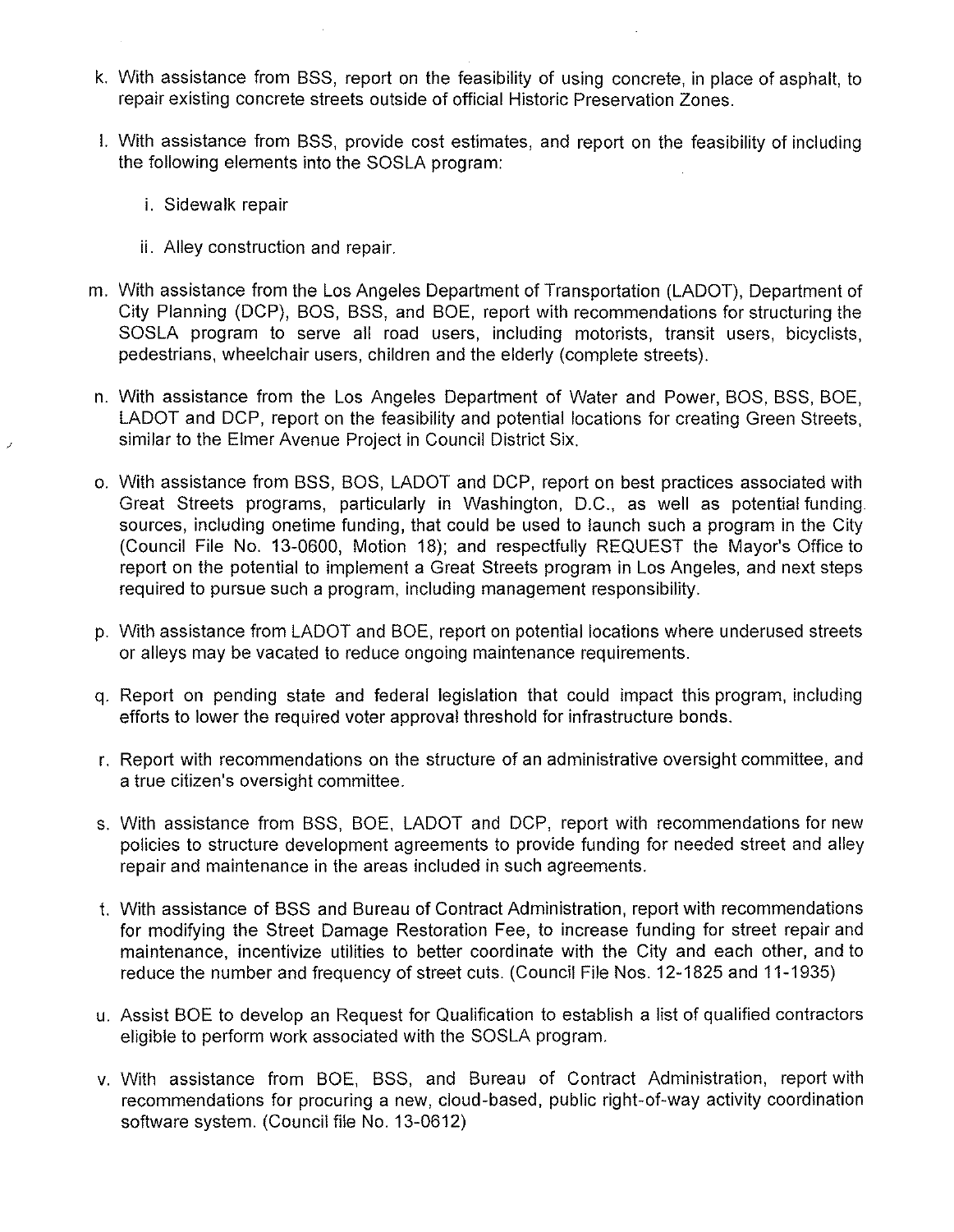- w. With the assistance of BOE, report on the City's track record of delivering General Obligation Bond projects on-time and under-budget.
- x. Report on the projected overall economic impact of SOSLA including, but not limited to the following: private sector job creation; increased tax revenue; potential to decrease claims filed with the City for personal injury and damage to vehicles and other property; and potential reduced maintenance costs to the City vehicle fleet.

Fiscal Impact Statement: The CAO and the CLA report that the impact to the General Fund is unknown at this time and will report back with further analysis.

Community Impact Statement: Yes

Against Proposal: Greater Wilshire Neighborhood Council Foothill Trails District Neighborhood Council North Hills West Neighborhood Council

General Comments: West Hills Neighborhood Council

## **SUMMARY**

At a regular meeting held on August 7, 2013, the Public Works and Gang Reduction Committee considered a City Administrative Officer and Chief Legislative Analyst joint report relative to the Los Angeles Emergency Local Street Safety and Traffic Improvement Measure, renamed the Save Our Streets LA initiative (SOSLA).

Councilmember Englander provided an update and status report on SOSLA. The Councilmember explained that six public hearings were held Citywide on the state of the condition of city streets. He stated that he and Councilmember Buscaino held numerous other meetings with representatives of Neighborhood Councils, Chambers of Commerce, labor organizations, businesses, bicycle enthusiasts, environmentalists, academia and pedestrians, to inform these groups and to seek out their ideas and to address concerns regarding the City streets.

On August 6, 2013, a communication from Councilmember Buscaino and Councilmember Englander was submitted to the Council, attached to the Council file. This document contained 24 recommendations that were created with the input from the community meetings. Councilmember Englander asked that the Committee consider these recommendations that include instructions to departments for submission of additional information regarding the SOSLA initiative.

An opportunity for public comment was held. After a thorough discussion, the Committee moved to approve the recommendations as contained in the communication from Councilmember Buscaino and Councilmember Englander, dated August 6, 2013 and attached to the Council file. This matter is now forwarded to the Council for its consideration.